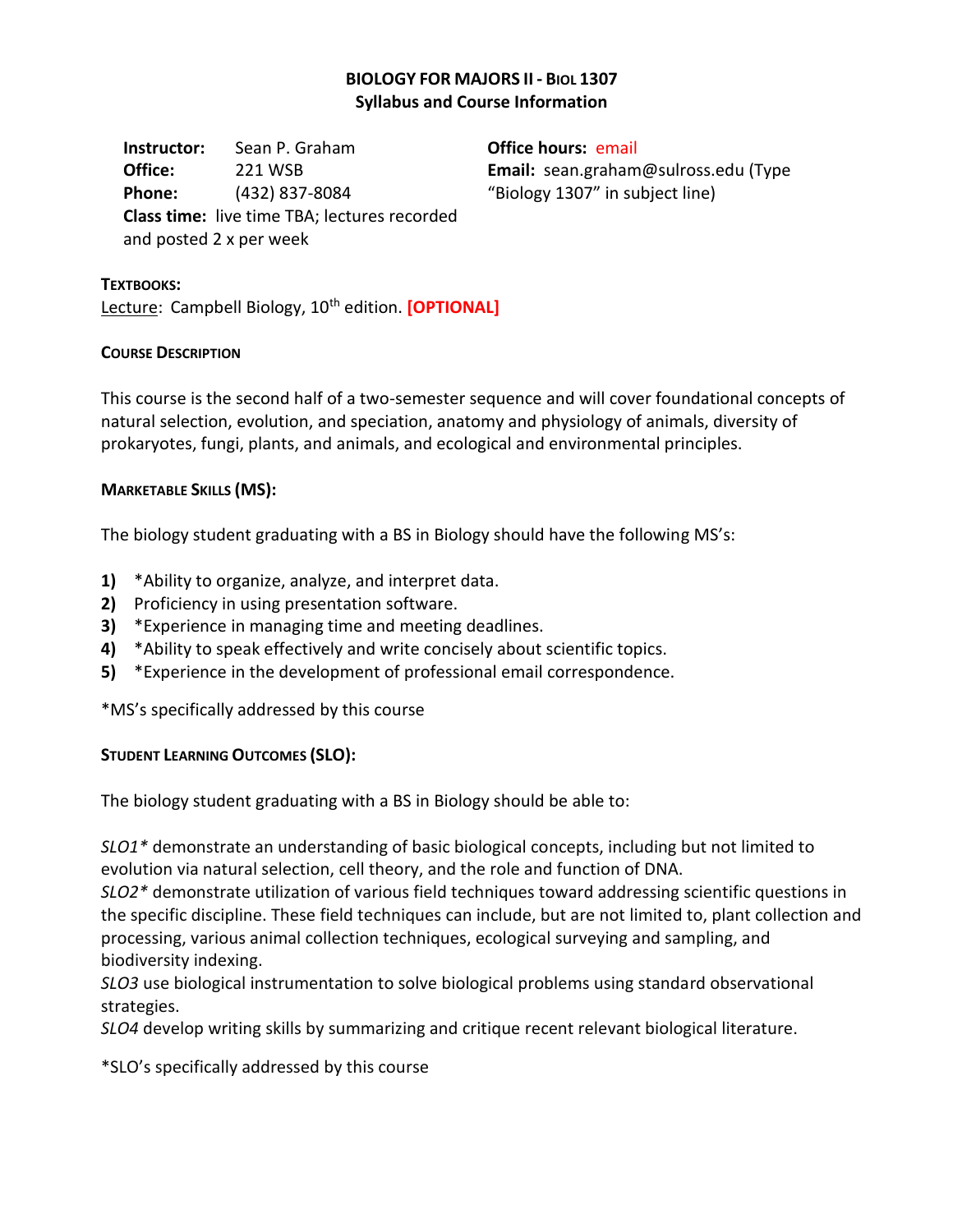**ATTENDANCE. Missing any exam without notifying me in advance will result in a zero for that exam grade—no exceptions.**Your reason for missing must adhere to the university excused absences policy (a documented family or health emergency) and you must tell me in person. You will have seven days (including weekends) from the exam date to make up a missed exam; the makeup exam will be different from the original exam. If you fail to appear (on time) for your scheduled exam or a makeup exam, you will be given a zero for that exam. \*\*If you arrive for an exam after other students have completed and turned in their exam, you will not be allowed to take the exam.\*\* Finally, if you miss a class, it is your responsibility to get notes and other important information from a classmate. I will not re-teach lectures on an individual basis.

# **GRADING**

Your grade will be determined based on your performance in lecture component of this course. Comprehension Tests (4 @ 100 pts) 300

| <b>TOTAL</b>                | $~\sim$ 400 points |  |
|-----------------------------|--------------------|--|
| Quizzes and reaction papers | $^{\sim}100$       |  |

The use of books, notes, cell phones, etc. during exams is not permitted. The only item allowed at your desk during an exam is a writing implement.

| <b>Lecture Schedule</b> |              |  |  |  |  |
|-------------------------|--------------|--|--|--|--|
|                         | ووسائم مرارا |  |  |  |  |

| <b>Date</b>   | Lecture        | <b>Topic</b>                                     | <b>Textbook Chapters</b> |
|---------------|----------------|--------------------------------------------------|--------------------------|
| Week 1        |                |                                                  |                          |
| Jan 11        | $\mathbf{1}$   | Descent with Modification                        | 22                       |
| <b>Jan 13</b> | $\overline{2}$ | Descent with Modification                        | 22                       |
| <b>Jan 15</b> | $\overline{3}$ | Descent with Modification                        | 22                       |
| Week 2        |                |                                                  |                          |
| <b>Jan 18</b> | No             | <b>MLK Day</b>                                   |                          |
|               | Class          |                                                  |                          |
| <b>Jan 20</b> | 4              | <b>Evolution of Populations</b>                  | 23                       |
| <b>Jan 22</b> | 5              | <b>Evolution of Populations</b>                  | 23                       |
| Week 3        |                |                                                  |                          |
| <b>Jan 25</b> | 6              | Origin of Species                                | 24                       |
| <b>Jan 27</b> | $\overline{7}$ | Origin of Species                                | 24                       |
| <b>Jan 29</b> | 8              | Origin of Species                                | 24                       |
| Week 4        |                |                                                  |                          |
| Feb 1         | 9              | History of Life on Earth                         | 25                       |
| Feb 3         | 10             | History of Life on Earth                         | 25                       |
| <b>Feb 18</b> | Exam           | Exam 1                                           | $22 - 25$                |
| Week 5        |                |                                                  |                          |
| Feb 8         | 11             | Phylogeny                                        | 26                       |
| <b>Feb 10</b> | 12             | Phylogeny                                        | 26                       |
| Feb 12        | 13             | Phylogeny                                        | 26                       |
| Week 6        |                |                                                  |                          |
| Feb 15        | 14             | Microbial Life: Prokaryotes                      | 27                       |
| Feb 17        | 15             | Microbial Life: Prokaryotes                      | 27                       |
| Feb 19        | 16             | <b>Microbial Life: Protists</b>                  | 28                       |
| Week 7        |                |                                                  |                          |
| Feb 22        | 17             | Plant Diversity I: How Plants Colonized Land     | 29                       |
| Feb 24        | 18             | Plant Diversity II: The Evolution of Seed Plants | 30                       |
| Feb 26        | 19             | Plant Diversity II: The Evolution of Seed Plants | 30                       |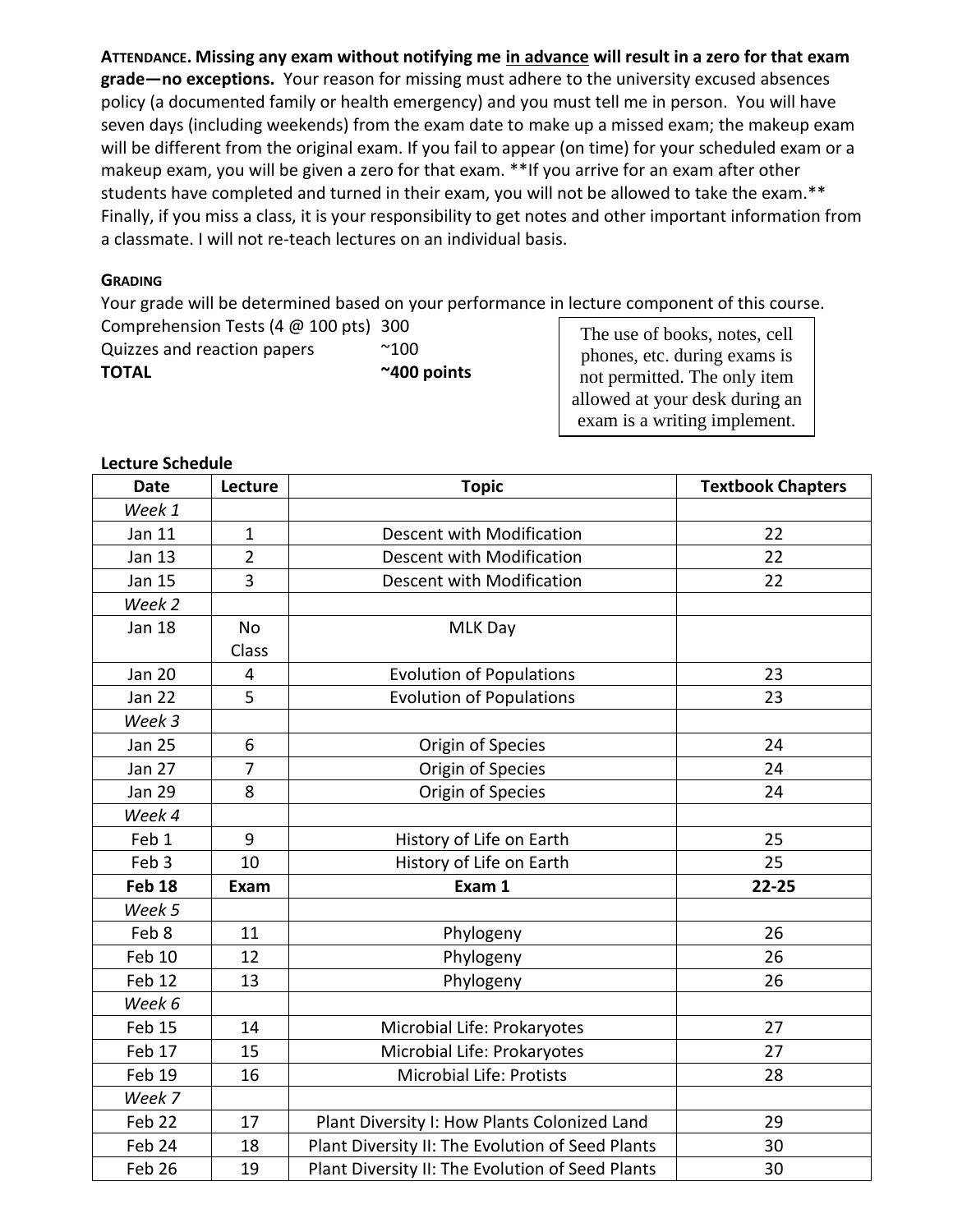| Week 8              |       |                                            |           |
|---------------------|-------|--------------------------------------------|-----------|
| Mar 1               | 20    | Fungi                                      | 31        |
|                     |       |                                            |           |
| Mar <sub>5</sub>    | 21    | Plant Structure, Growth & Development      | 35        |
| <b>Spring Break</b> | No    |                                            |           |
| Mar 8-12            | Class |                                            |           |
| Week 9              |       |                                            |           |
| <b>Mar 15</b>       | 22    | Plant Structure, Growth & Development      | 35        |
| Mar 17              | 23    | <b>Plant Nutrition &amp; Transport</b>     | 36        |
| <b>Mar 19</b>       | 24    | <b>Evolution of Invertebrate Diversity</b> | 33        |
| Week 10             |       |                                            |           |
| Mar 22              | 25    | Evolution of Invertebrate Diversity        | 33        |
| Mar 24              | 26    | Origin & Evolution of Vertebrates          | 34        |
| <b>Mar 26</b>       | 27    | Origin & Evolution of Vertebrates          | 34        |
| Week 11             |       |                                            |           |
| Mar 29              | 28    | Origin & Evolution of Vertebrates          | 34        |
| Mar 31              | 29    | Animal Form and Function                   |           |
| Apr 2               | 30    | Animal Form and Function                   | 40        |
| Week 12             |       |                                            |           |
| Apr 1               | Exam  | Exam 2                                     | 33-36, 40 |
| Apr 7               | 31    | <b>Ecological Principles</b>               | 52        |
| Apr 9               | 32    | <b>Ecological Principles</b>               | 52        |
| Week 13             |       |                                            |           |
| Apr 12              | 33    | <b>Population Ecology</b>                  | 53        |
| Apr 14              | 34    | <b>Population Ecology</b>                  | 53        |
| Apr 16              | 35    | <b>Population Ecology</b>                  | 53        |
| Week 14             |       |                                            |           |
| Apr 19              | 36    | <b>Population Interactions</b>             | 53        |
| Apr 21              | 37    | <b>Population Interactions</b>             | 53        |
| Apr 23              | 38    | Communities, Ecosystems & Biomes           | 54        |
| Week 15             |       |                                            |           |
| Apr 26              | 39    | Communities, Ecosystems & Biomes           | 54        |
| Apr 28              | 40    | Communities, Ecosystems & Biomes           | 54        |
| <b>Finals Week</b>  | Exam  | Exam 3                                     | 52-54     |
| April 31;           |       |                                            |           |
| <b>May 3-5</b>      |       |                                            |           |

Sul Ross State University (SRSU) is committed to equal access in compliance with Americans with Disabilities Act of 1973. It is SRSU policy to provide reasonable accommodations to students with documented disabilities. It is the Student's responsibility to initiate a request. Please contact me, Ms. Rebecca Greathouse Wren, M.Ed., LPC-S, Director/Counselor, Accessibility Services Coordinator, Ferguson Hall (Suite 112) at 432.837.8203; mailing address is P.O. Box C-122, Sul Ross State University, Alpine, Texas 79832. Students should then contact the instructor as soon as possible to initiate the recommended accommodations.

# SPECIAL COVID-19 STUFF:

1) **Masks**: **Face coverings are required indoors and outdoors on SHSU campuses** unless you are in a private space or are engaged in an activity for which wearing a covering is impractical. In this class, if a student refuses to wear a mask/wear a mask properly, class will be cancelled, and according to SHSU policy, I will be forced to report the student to the Dean of Students office. Please note that a face mask that has an exhalation valve or vent is not acceptable. [https://www.shsu.edu/katsafe/face-coverings#2d0290a3-](https://www.shsu.edu/katsafe/face-coverings%232d0290a3-7bfe-4a69-9bab-14fb494c332b) [7bfe-4a69-9bab-14fb494c332b](https://www.shsu.edu/katsafe/face-coverings%232d0290a3-7bfe-4a69-9bab-14fb494c332b)

2) **Assigned Seating**: There will be an **assigned seating chart for each group** to encourage social distancing.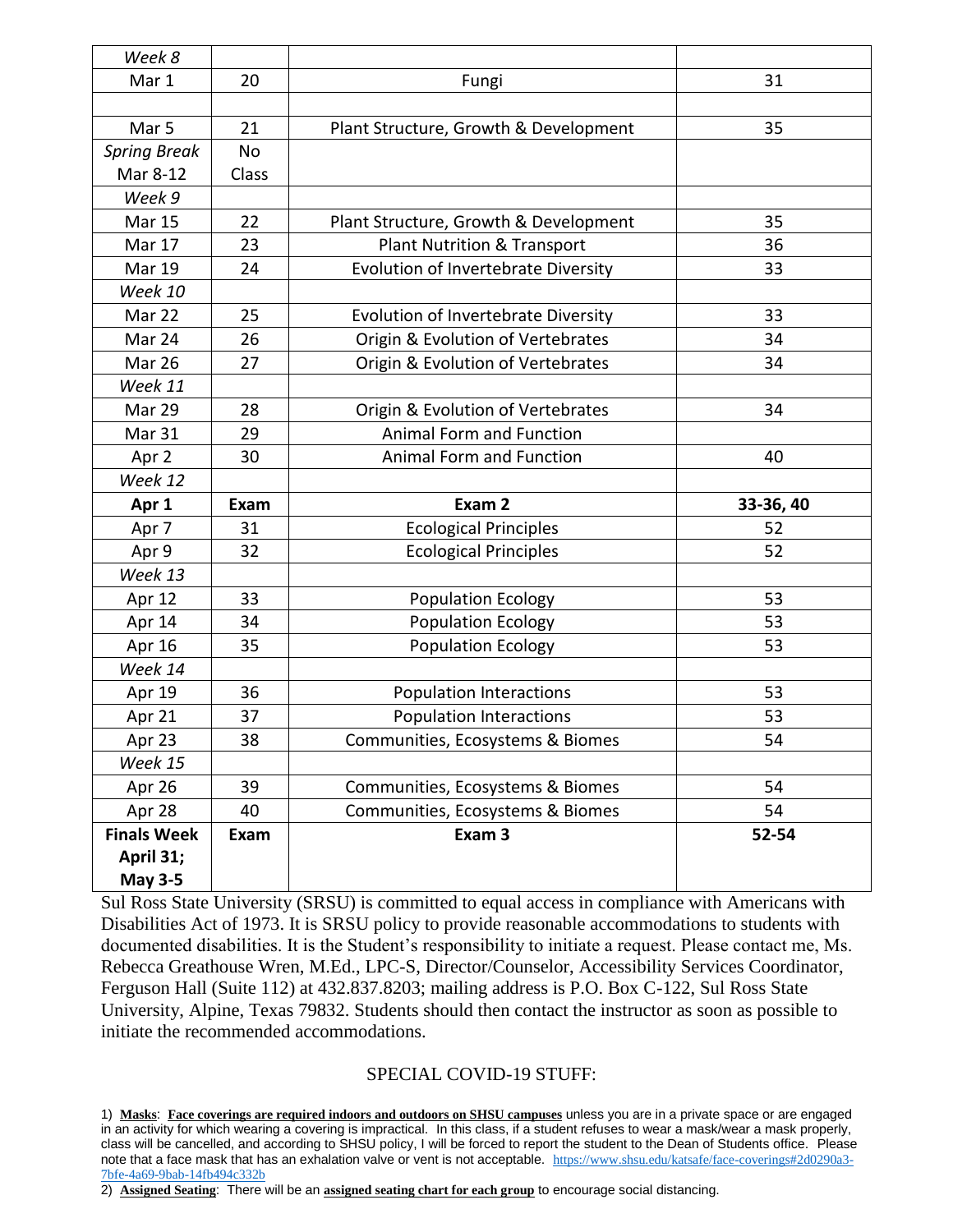3) **Disinfection of Classroom Surfaces**: Each person should disinfect their space at the beginning and end of each class meeting.

The university has provided disinfectant wipes in our classroom. When you enter the classroom, please take a wipe and use it to clean your space before settling in. If possible, please keep that wipe to use again to clean your space before you leave. Although, SHSU will provide access to hand sanitizer at the entrances to classroom buildings, I encourage you to also carry your own sanitizer with you in public.

4) **Orderly Dismissal**: When class is over, **I will dismiss students row by row**, starting with the row closest to the exit. Each day, I will end class a little early so that you have enough time to wipe down your desk and wait to be dismissed by row.

5) **Food & Drinks**: There will be **no eating or drinking in the classroom**. If you need to take a sip of your drink during class time, you may leave the room to do so.

6) **Paperwork**: In order to maintain social distancing and reduce the transmission of germs via paper, **all paperwork requiring faculty signatures should be sent as digital documents via email**, e.g., athletic schedules, doctor's notes, SSD forms, etc. I will not pass out any papers to students and I will not accept any papers from students.

7) **Limited in-class interaction**: We will do our absolute best to maintain social distancing in the classroom. Please stay 6 feet away from my desk. I will be happy to answer general questions during class time, but I recommend that you address personal questions virtually.

8) **No in-person office hours**. My office is not large enough to accommodate the CDC's recommendations for social distancing; therefore, all office hours will be held virtually.

9) **Travel**: *If you have travelled internationally*, you are required to self-quarantine for 14 days upon your return. *If you have travelled locally or out of state*, you are required to self-quarantine for 14 days only if the local destination or state you traveled to is under a CDC COVID-19 travel advisory. [https://www.shsu.edu/katsafe/restart2020/faq#b73e7b75-e764-44b3-a404-66f4d498f0f6](https://www.shsu.edu/katsafe/restart2020/faq%23b73e7b75-e764-44b3-a404-66f4d498f0f6)